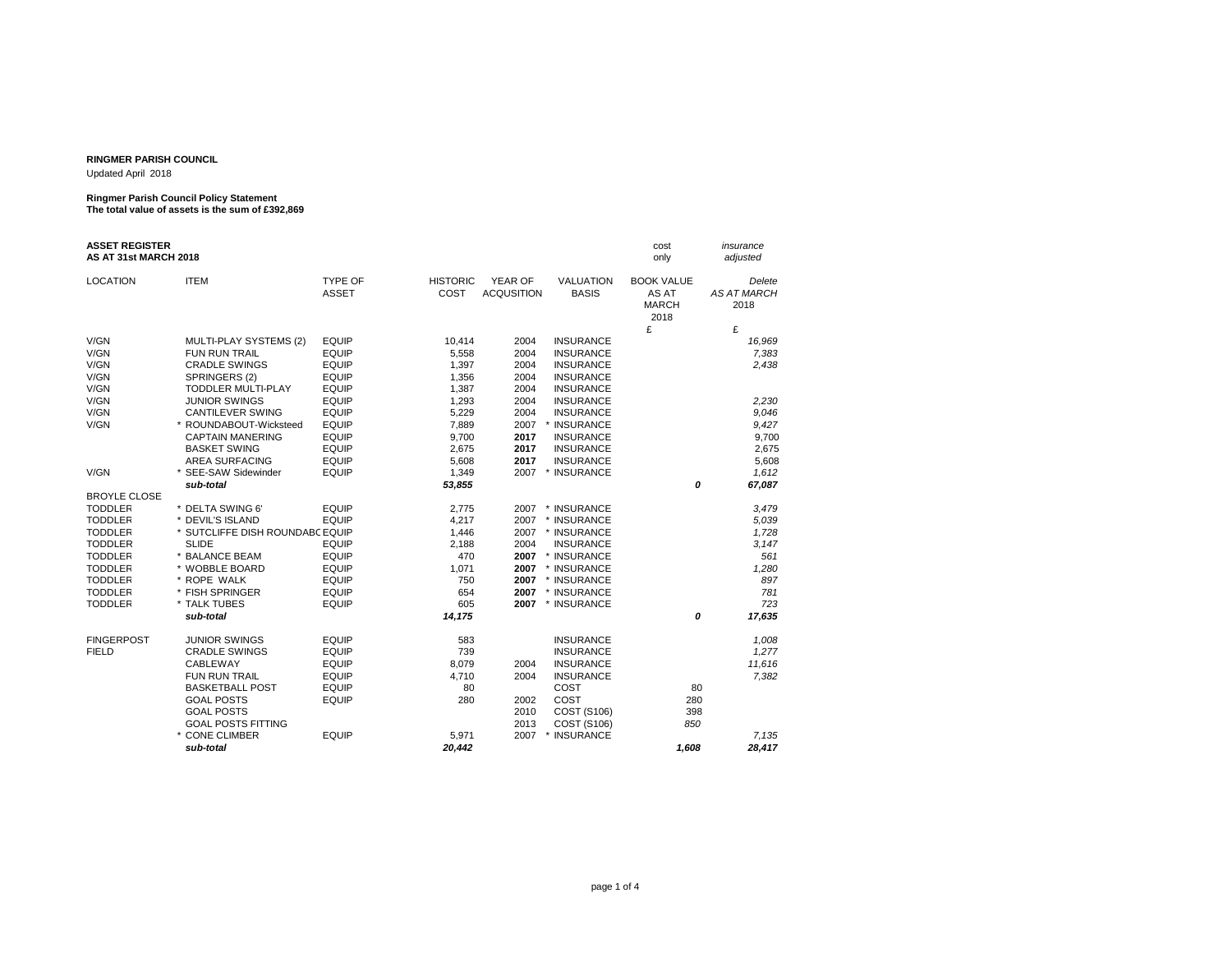| <b>ASSET REGISTER</b><br>AS AT 31st MARCH 2018                                                              |                                                                                                                                                                                |                                                                                                          |                                                            |                                                            |                                                                                                               | cost<br>only                                       | insurance<br>adjusted                |
|-------------------------------------------------------------------------------------------------------------|--------------------------------------------------------------------------------------------------------------------------------------------------------------------------------|----------------------------------------------------------------------------------------------------------|------------------------------------------------------------|------------------------------------------------------------|---------------------------------------------------------------------------------------------------------------|----------------------------------------------------|--------------------------------------|
| <b>LOCATION</b>                                                                                             | <b>ITEM</b>                                                                                                                                                                    | TYPE OF<br><b>ASSET</b>                                                                                  | <b>HISTORIC</b><br>COST                                    | YEAR OF<br><b>ACQUSITION</b>                               | <b>VALUATION</b><br><b>BASIS</b>                                                                              | <b>BOOK VALUE</b><br>AS AT<br><b>MARCH</b><br>2018 | Delete<br><b>AS AT MARCH</b><br>2018 |
|                                                                                                             |                                                                                                                                                                                |                                                                                                          |                                                            |                                                            |                                                                                                               | £                                                  | £                                    |
| <b>ANCHOR FIELD</b>                                                                                         | <b>JUNIOR SWINGS</b><br><b>BASKETBALL POST</b><br><b>BASKETBALL POST</b><br><b>GOAL POSTS</b><br><b>GOAL POSTS FITTING</b><br><b>SKATE RAMP</b><br><b>SKATE PARK EXTENSION</b> | <b>EQUIP</b><br><b>EQUIP</b><br><b>EQUIP</b><br><b>EQUIP</b><br><b>EQUIP</b><br><b>EQUIP</b>             | 583<br>390                                                 | 1996<br>2010<br>2010<br>2013<br>15,252 2002 & 2004<br>2013 | <b>INSURANCE</b><br>COST<br>COST (S106)<br>COST (S106)<br>COST (S106)<br><b>INSURANCE</b><br><b>INSURANCE</b> | 390<br>170<br>563<br>850                           | 1,793<br>21,930<br>20,000            |
|                                                                                                             | <b>SKATE PARK EXTENSION</b>                                                                                                                                                    | <b>EQUIP</b>                                                                                             |                                                            | 2013/14                                                    | <b>INSURANCE</b>                                                                                              |                                                    | 5,001                                |
| <b>VARIOUS:</b>                                                                                             | sub-total                                                                                                                                                                      |                                                                                                          | 16,225                                                     |                                                            |                                                                                                               | 1,973                                              | 48,725                               |
| <b>BROYLE LANE</b>                                                                                          | <b>GOALPOSTS</b>                                                                                                                                                               | <b>EQUIP</b>                                                                                             | 80                                                         |                                                            | COST                                                                                                          | 80                                                 |                                      |
|                                                                                                             | <b>GOALPOSTS</b><br><b>FENCING</b>                                                                                                                                             | <b>EQUIP</b><br><b>FIXTURE</b>                                                                           | 320<br>1,116                                               | 2010<br>2010                                               | COST (S106)                                                                                                   | 320<br>1,116                                       |                                      |
| <b>PLAY AREAS</b>                                                                                           | SAFETY SURFACES<br>* SAFETY SURFACES<br><b>SAFETY SURFACES</b><br>SAFETY SURFACES REPLACED                                                                                     | <b>FIXTURE</b><br><b>FIXTURE</b><br><b>FIXTURE</b>                                                       | 20,470<br>18,067<br>11,372<br>-11,372                      | 2004<br>2007<br>2010<br>2010                               | <b>INSURANCE</b><br><b>INSURANCE</b><br>COST (S106)<br>COST (S106)                                            | 11,372<br>$-11,372$                                | 47,790                               |
|                                                                                                             | OTHER GROUNDWORKS                                                                                                                                                              |                                                                                                          | 624                                                        | 2007                                                       | COST                                                                                                          | 624                                                |                                      |
| <b>PLAY AREAS</b>                                                                                           | <b>FENCING</b><br>replaced 2007<br>* FENCING                                                                                                                                   | <b>FIXTURE</b><br><b>FIXTURE</b>                                                                         | 20,000<br>$-3,072$<br>3,072                                | 2004<br>2007                                               | COST<br>COST                                                                                                  | 20,000<br>$-3,072$<br>3,072                        |                                      |
| <b>VILLAGE GREEN</b>                                                                                        | * SIGNS<br>NEW PATH ON VILLAGE GREEN<br><b>DRAINAGE IMPROVEMENTS</b><br>DRAINAGE IMPROVEMENTS<br>POND IMPROVEMENTS                                                             |                                                                                                          | 629<br>29,387<br>3,774<br>2,990<br>1,940                   | 2007<br>2007<br>2008<br>2010<br>2010                       | COST<br><b>INSURANCE</b><br>COST<br>COST (S106)<br>COST (S106)                                                | 629<br>3,774<br>2,990<br>1,940                     | 2,986                                |
| <b>SADLERS WAY</b>                                                                                          | <b>SURFACE IMPROVEMENTS</b><br><b>FENCING</b><br><b>TREES</b><br><b>BENCH</b>                                                                                                  | <b>FIXTURE</b><br><b>FIXTURE</b><br><b>EQUIP</b>                                                         | 6,985<br>400<br>644                                        | 2010<br>2013<br>2018                                       | COST (S106)<br>COST<br>COST                                                                                   | 5,070<br>400<br>442                                |                                      |
| <b>VEHICLE ACTIVATED SIGNS (2)</b>                                                                          |                                                                                                                                                                                | <b>FIXTURE</b>                                                                                           | 7,177                                                      | 2008                                                       | COST                                                                                                          | 7,177                                              |                                      |
| <b>KENNEL CORNER</b><br><b>COMMUNITY COLL</b><br>OLD POST OFFICE<br><b>KILN ROAD</b><br><b>JUBILEE ROSE</b> | <b>BUS SHELTER</b><br>PAYGATE CORNER BUS SHELTER<br><b>BUS SHELTER</b><br><b>BUS SHELTER</b><br><b>BUS SHELTER</b><br><b>BUS SHELTER</b>                                       | <b>FIXTURE</b><br><b>FIXTURE</b><br><b>FIXTURE</b><br><b>FIXTURE</b><br><b>FIXTURE</b><br><b>FIXTURE</b> | $-7,177$<br>930<br>930<br>2,200<br>2,200<br>2,200<br>2,200 |                                                            | less cost owne<br><b>INSURANCE</b><br><b>TOTAL</b>                                                            | $-7,177$                                           | 26,156                               |
| <b>VILLAGE HALL</b>                                                                                         | <b>NOTICEBOARD</b>                                                                                                                                                             | <b>FIXTURE</b>                                                                                           | 300                                                        |                                                            | <b>INSURANCE</b>                                                                                              |                                                    |                                      |

## page 2 of 4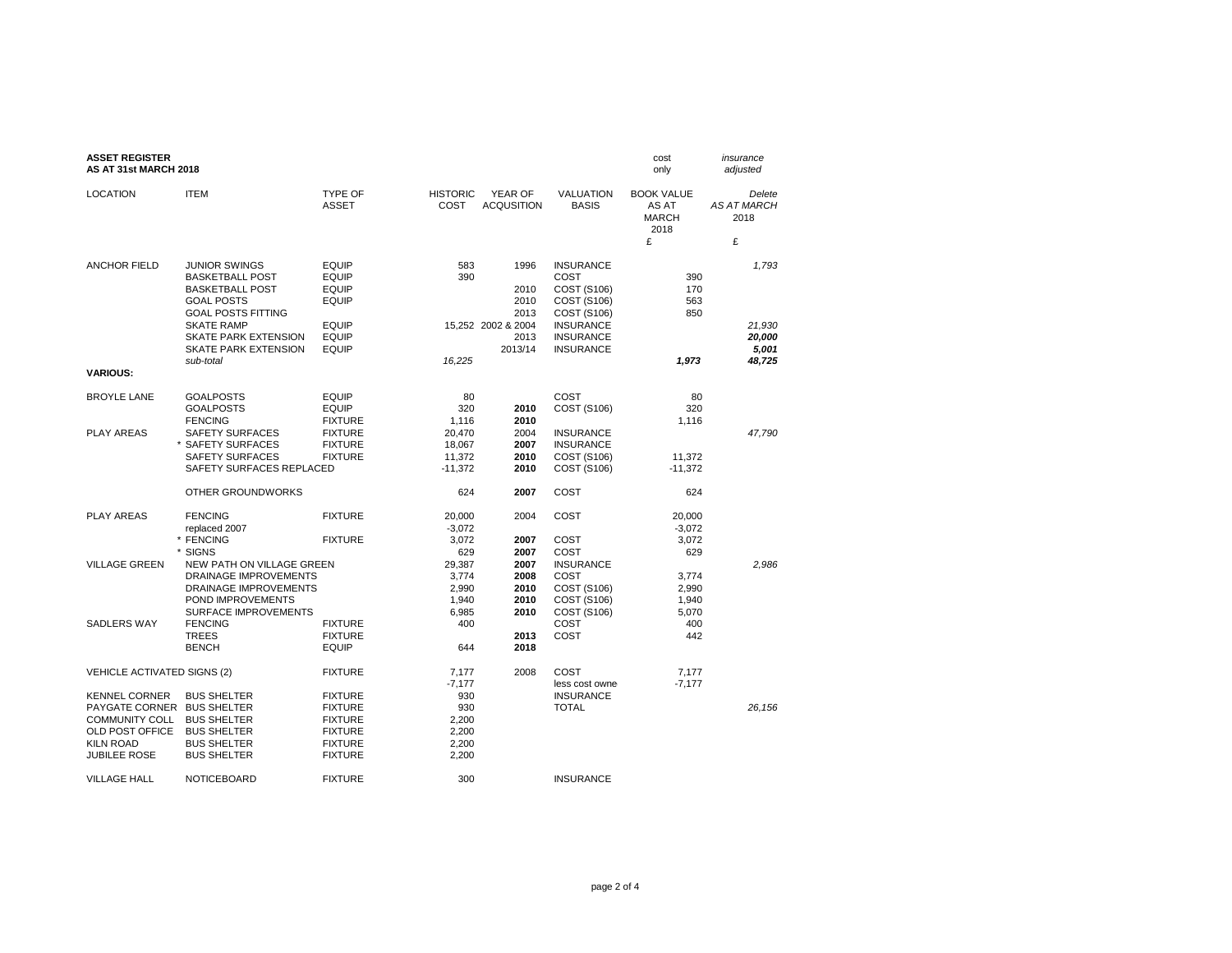| <b>ASSET REGISTER</b><br>AS AT 31st MARCH 2018 |                                   |                                |      |                         |                              |                                  | cost<br>only                                       | insurance<br>adjusted                |
|------------------------------------------------|-----------------------------------|--------------------------------|------|-------------------------|------------------------------|----------------------------------|----------------------------------------------------|--------------------------------------|
| <b>LOCATION</b>                                | <b>ITEM</b>                       | <b>TYPE OF</b><br><b>ASSET</b> |      | <b>HISTORIC</b><br>COST | YEAR OF<br><b>ACQUSITION</b> | <b>VALUATION</b><br><b>BASIS</b> | <b>BOOK VALUE</b><br>AS AT<br><b>MARCH</b><br>2018 | Delete<br><b>AS AT MARCH</b><br>2018 |
|                                                |                                   |                                |      |                         |                              | <b>TOTAL</b>                     | £                                                  | £                                    |
| V/GN                                           | <b>NOTICEBOARD</b>                | <b>FIXTURE</b>                 |      | 300                     |                              |                                  |                                                    | 3,511                                |
| V/GN<br>FORGES new item                        | <b>NOTICEBOARD</b><br>NOTICEBOARD | <b>FIXTURE</b>                 |      | 250<br>677              | REPLACED 2004<br>2009        | COST                             | 677                                                |                                      |
| <b>SHOPS</b>                                   | <b>NOTICEBOARD</b>                | <b>FIXTURE</b>                 |      | 200                     | 1998                         |                                  |                                                    |                                      |
| <b>FINGERPOST</b>                              | NOTICEBOARD                       | <b>FIXTURE</b>                 |      | 200                     |                              |                                  |                                                    |                                      |
| <b>CHURCH</b>                                  | <b>SIGNPOST</b>                   | <b>FIXTURE</b>                 |      | 70                      |                              | <b>INSURANCE</b>                 |                                                    |                                      |
| SPRINGETT AVE                                  | <b>SIGNPOST</b>                   | <b>FIXTURE</b>                 |      | 330                     |                              | <b>TOTAL</b>                     |                                                    | 872                                  |
| V/GN                                           | 6 X DOG BINS                      | <b>FIXTURE</b>                 |      | 972                     |                              | <b>INSURANCE</b>                 |                                                    | 2.140                                |
| <b>ANCHOR FIELD</b>                            | 1 X DOG BIN                       | <b>FIXTURE</b>                 |      | 162                     |                              | <b>TOTAL</b>                     |                                                    |                                      |
| V/GN                                           | <b>6 X LITTER BINS</b>            | <b>FIXTURE</b>                 |      | 1,296                   |                              | <b>INSURANCE</b>                 |                                                    | 2,863                                |
|                                                | 1 LITTER BIN                      | <b>FIXTURE</b>                 |      | 170                     | 2010                         | COST (S106)                      | 170                                                |                                      |
| <b>V/GN PLAY AREA</b>                          | 2 X LITTER BINS                   | <b>FIXTURE</b>                 |      | 594                     | 2004                         | COST                             | 594                                                |                                      |
| <b>BROYLE CLOSE</b>                            | 1 X LITTER BIN                    | <b>FIXTURE</b>                 |      | 274                     | 2007                         | COST                             | 274                                                |                                      |
| <b>LEWES ROAD</b>                              | 2 X LITTER BINS                   | <b>FIXTURE</b>                 |      | 260                     | 2003                         | COST                             | 260                                                |                                      |
| OLD CHURCHYARD 1 X LITTER BIN                  |                                   | <b>FIXTURE</b>                 |      | 82                      | 2000                         | COST                             | 82                                                 |                                      |
| <b>OLD FORGE</b>                               | 1 X LITTER BIN                    | <b>FIXTURE</b>                 |      | 400                     | 2002                         | COST                             | 400                                                |                                      |
| FINGERPOST FIELD 1 X LITTER BIN                |                                   | <b>FIXTURE</b>                 |      | 130                     | 2002                         | COST                             | 130                                                |                                      |
| MILLENNIUM CLOCK 1 X LITTER BIN                |                                   | <b>FIXTURE</b>                 |      | 400                     | 2002                         | COST                             | 400                                                |                                      |
| <b>ANCHOR FIELD</b>                            | 1 X LITTER BIN                    | <b>FIXTURE</b>                 |      | 200                     | 2003                         | COST                             | 200                                                |                                      |
| <b>ANCHOR FIELD</b>                            | 1 X LITTER BIN*                   | <b>FIXTURE</b>                 |      | 227                     | 2010                         | COST (S106)                      | 227                                                |                                      |
| *transferred to Village Green 2014             |                                   |                                |      | -227                    |                              |                                  | -227                                               |                                      |
| <b>ANCHOR FIELD</b>                            | <b>1 X LITTER BIN</b>             | <b>FIXTURE</b>                 | V183 | 370                     | 2013/4                       | COST                             | 370                                                |                                      |
| <b>BUS STOPS - L RD</b>                        | 2 X LITTER BIN                    | <b>FIXTURE</b>                 |      | 130                     | 2003                         | COST                             | 140<br>3,020                                       |                                      |
| <b>PRECINCT</b>                                | 2 X STREET LIGHTS                 | <b>FIXTURE</b>                 |      | 1,168                   | 1996                         | <b>INSURANCE</b>                 |                                                    |                                      |
| <b>VICARAGE WAY</b>                            | 1 X STREET LIGHT                  | <b>FIXTURE</b>                 |      |                         |                              | <b>TOTAL</b>                     |                                                    | 2.298                                |
| <b>HARRISONS LANE</b>                          | 1 X STREET LIGHT                  | <b>FIXTURE</b>                 |      |                         |                              |                                  |                                                    |                                      |
| <b>VILLAGE GREEN</b>                           | 15 X SEATS                        | <b>FIXTURE</b>                 |      | 2,504                   | 1 IN 2004                    | <b>INSURANCE</b>                 |                                                    | 7,212                                |
|                                                |                                   | <b>FIXTURE</b>                 |      | 610                     | 2010                         | COST (donater                    | 610                                                |                                      |
|                                                |                                   | <b>FIXTURE</b>                 |      | 475                     | 2010                         | COST (S106)                      | 475                                                |                                      |
| <b>BROYLE CLOSE</b>                            | <b>OLA SEAT</b>                   | <b>FIXTURE</b>                 |      | 465                     | 2007                         | COST                             | 465                                                |                                      |
| <b>HARVARD ROAD</b>                            | 1 X SEAT                          | <b>FIXTURE</b>                 |      | 250                     |                              | <b>TOTAL</b>                     | 1,550                                              |                                      |
| <b>RUSHEY GREEN</b>                            | 1 X SEAT                          | <b>FIXTURE</b>                 |      | 300                     |                              |                                  |                                                    |                                      |
| <b>VARIOUS</b>                                 | 14 X SEATS                        | <b>FIXTURE</b>                 |      | 1,440                   |                              |                                  |                                                    |                                      |
|                                                |                                   | <b>FIXTURE</b>                 |      | 840                     | 2010                         | COST (S106)                      | 840                                                |                                      |
| <b>LEWES ROAD</b>                              | 1 BENCH SEAT                      | new item                       |      | 545                     | 2009                         | COST                             | 545                                                |                                      |
| FINGERPOST FIELD 2 X SEATS                     |                                   | <b>FIXTURE</b>                 |      | 1,150                   | 2004                         |                                  |                                                    |                                      |
| <b>VILLAGE GREEN</b>                           | PICNIC TABLE                      | <b>FIXTURE</b>                 |      | 355                     | 2004                         | COST                             | 355                                                |                                      |